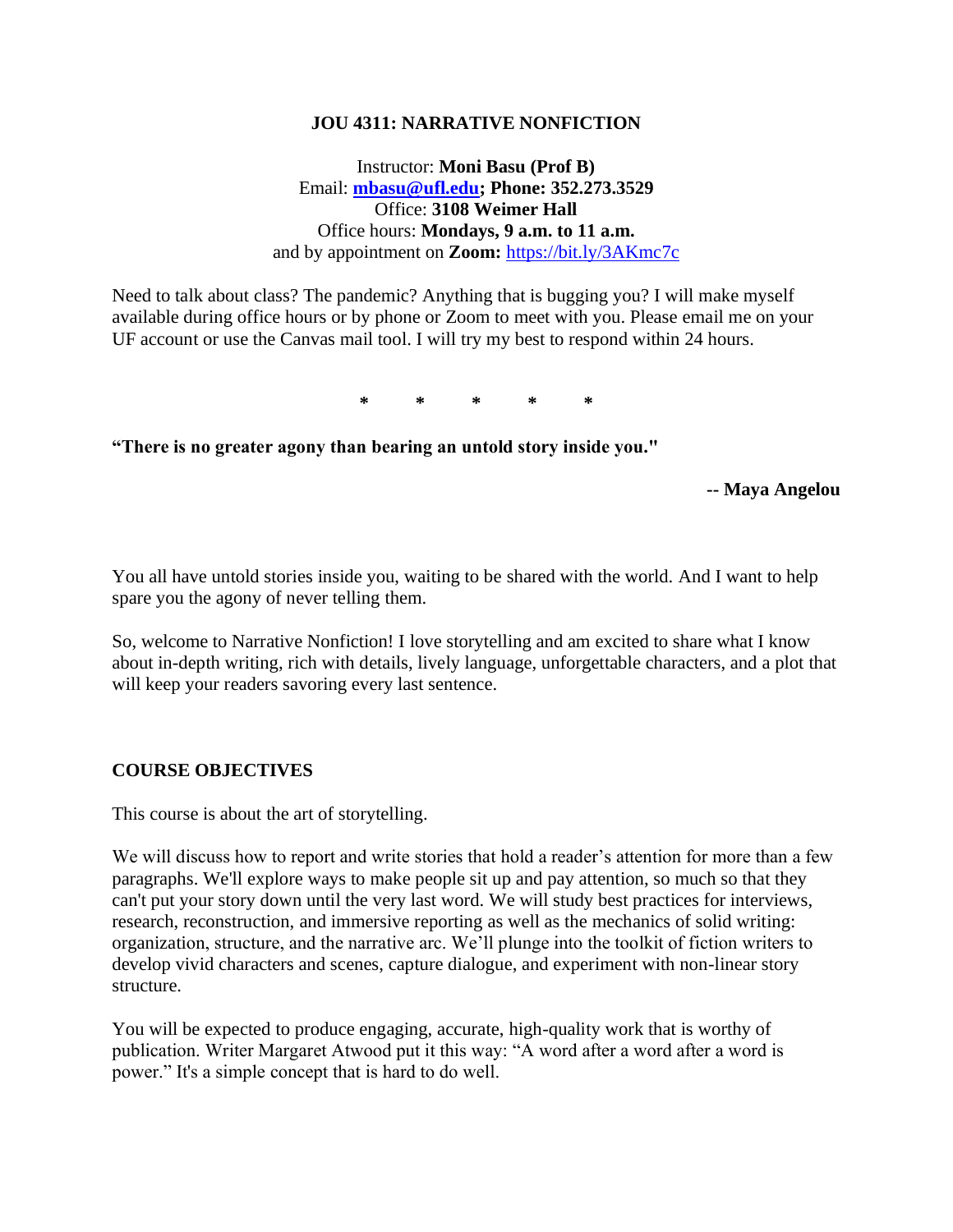This is an advanced reporting and writing class and you will be challenged. You will have to work extremely hard to earn a high grade. But I hope you will enjoy the process. And that you will be bold and brave with your writing; that you will stretch and take risks with your words; and help your readers make sense of the world. I will be pushing you to write not just with your brain but also with your heart and soul.

The bar is set very high in this class. You will be expected to produce a longform narrative. You should strive to see your story published in a magazine, newspaper or online publication.

You can only grow as a writer through practice and then, more practice. And by reading everything you can. You will be reading a LOT in this class. And I don't mean reading that puts you to sleep at night, You will be reading narrative work produced by great narrative writers like Eli Saslow, Lane DeGregory and Rachel Kaadzi Ghansah. You will be reading stories analytically, with pen in hand. And you will be speaking a LOT. Our class time together will be a combination of lectures, discussion, peer reviews, and writing activities.

Please don't take this class unless you are passionate about reporting, writing and rewriting. Please don't take it if you have a full load of classes or if the bulk of your energy will be spent elsewhere. And please don't take this course unless you have ideas and are open to brainstorming those in class.

## **Here are a few things we will focus on during our semester together:**

- Idea generation for relevant and interesting stories
- How to refine and articulate your ideas and pitch them to editors
- The difference between a feature story and a true narrative
- Immersive reporting versus reconstruction
- Interviewing for narrative and how to ask high-yield questions
- Developing your style and voice
- Story organization and structure (the narrative arc)
- Borrowing from the fiction writer's toolkit
- Self-editing and peer editing
- Ethical issues

# C**OURSE REQUIREMENTS**

There are no textbooks for this class but you will be required to read two books that are available on Bookshop.org, Amazon and other online sellers:

*Storycraft* **by Jack Hart** (please buy the new edition that just came out earlier this year)

### *One Day* **by Gene Weingarten**

I highly recommend you order and reading both books as soon as you read this.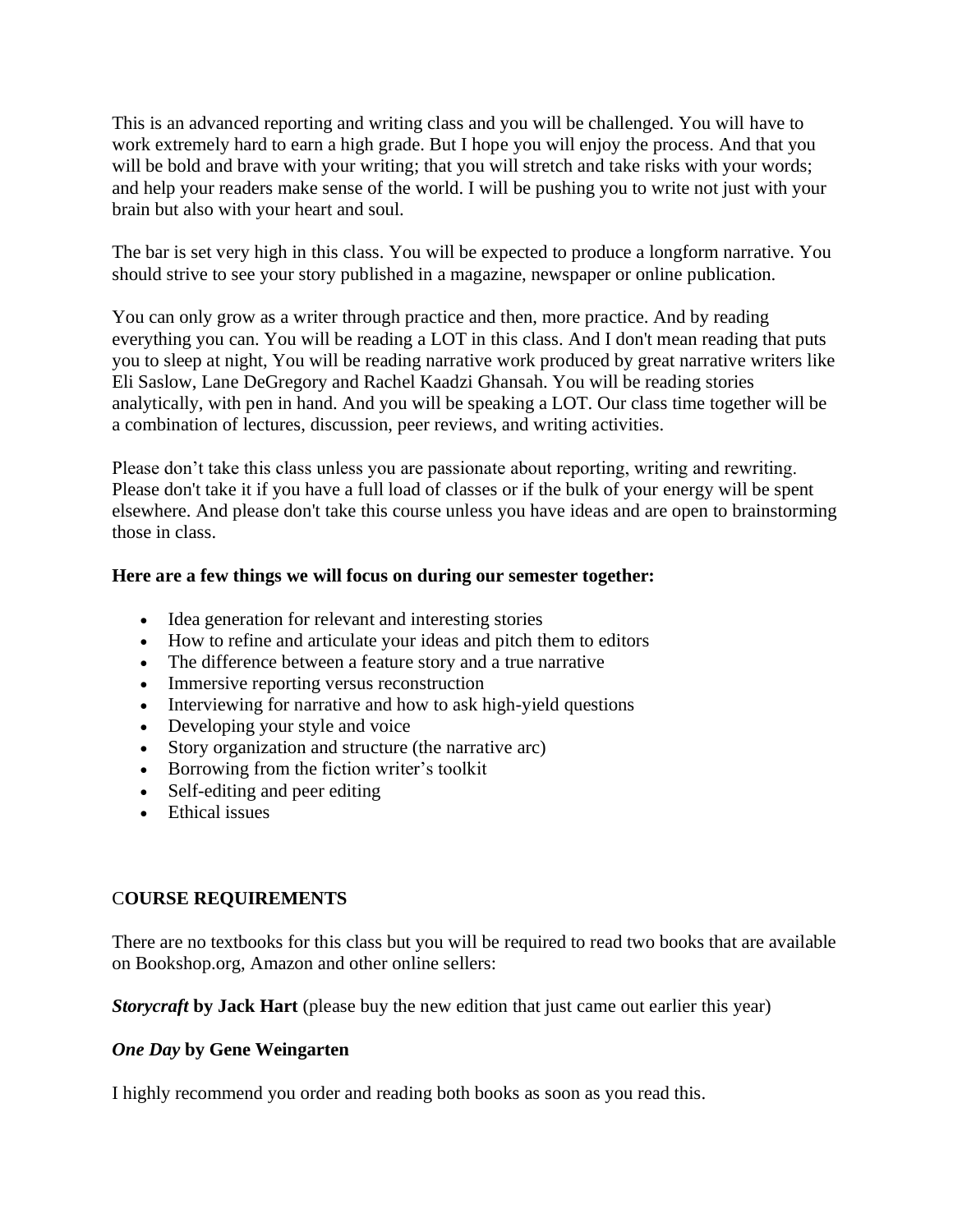Other readings, mostly from magazines and online publications, will be posted in Canvas on a weekly basis. You can never be a great writer unless you read, read, and read some more.

# **Prerequisites**

You must have taken Magazine and Feature Writing and received a B or higher to be enrolled in this class. I also think you should have made a decent grade in Multimedia Reporting before enrolling in Narrative Nonfiction. You must have **strong reporting and writing skills** in order to succeed.

### **Minimum technology requirements**

The University of Florida expects students to acquire computer hardware and software appropriate to their degree program. For this class, you must have Zoom capability, a smartphone or a recording device, and Microsoft Word.You will be required to download the Canvas app on your phone and turn on notifications.

# **COURSE POLICIES**

## **Accuracy, fairness and style**

Even though we will be immersed in techniques borrowed from the world of fiction, never forget that this is journalism class. You must review your stories and double-check every fact. Inaccuracies or fabrication will not be tolerated. You are expected to have a strong command of spelling and grammar and will lose points for mistakes. Your copy should be clean and polished when you turn it in.

You are also expected to engage in storytelling that is **fair, complete and based on information gathered from diverse sources.** A greater understanding of societal differences will help you become reporters who are sensitive, culturally aware and better equipped to write across differences. Please pay attention to diversity in your reporting.

Reporting for narrative usually means doing it all in person. But that is not possible in the time of COVID. We will discuss best practices for how to get the information you need without being able to engage in immersive reporting.

Your work must be grammatically correct and adhere to AP style. If you do not already own The Associated Press Stylebook and Manual, please buy one (either the online version or print edition available on Amazon). You will lose points on your assignments for grammar and style errors.

# **Honesty and integrity**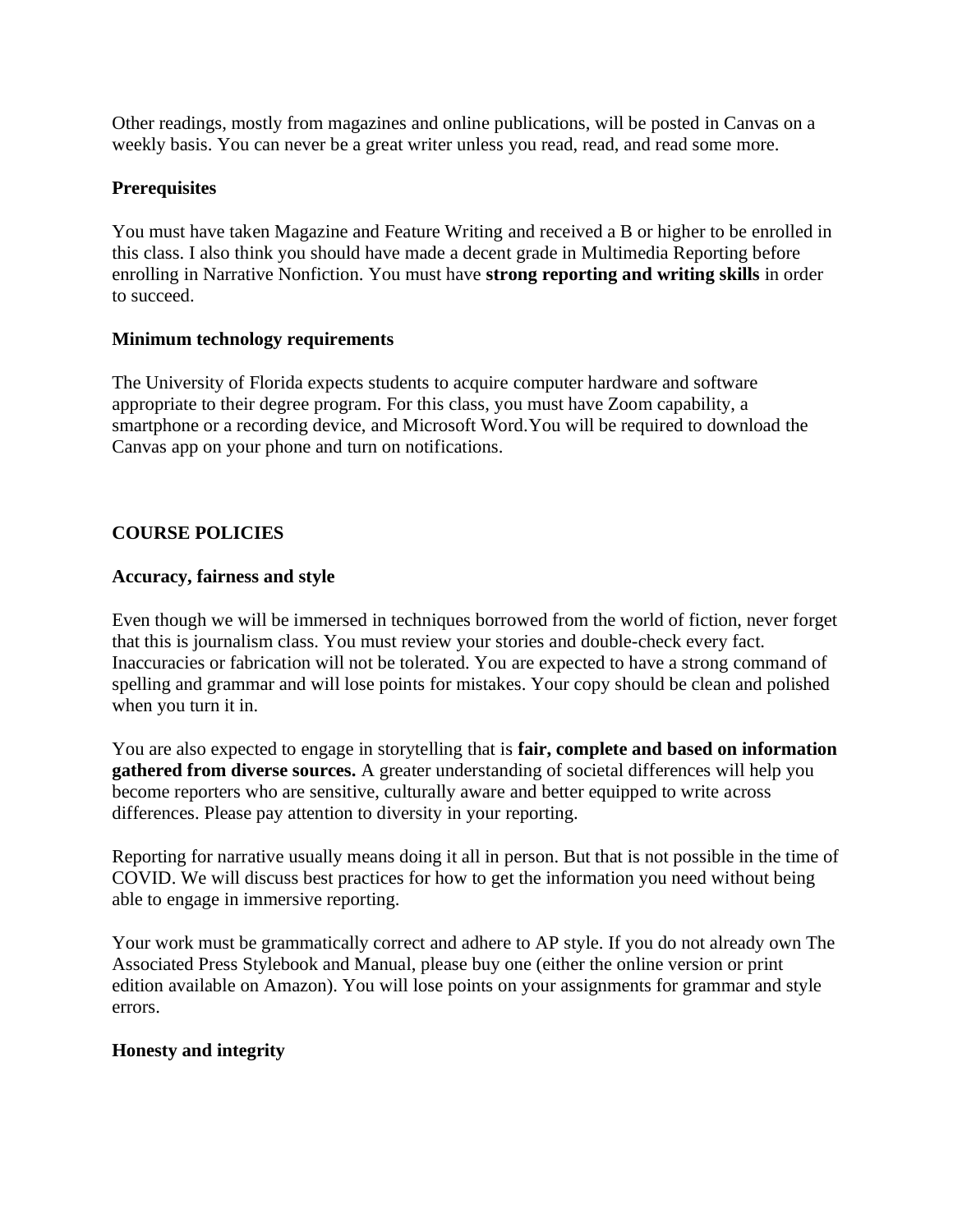The media plays a vital role in our democracy. The public depends on journalists for news and a deeper understanding of the world around them. As such, there is nothing more important than our honesty, fairness and transparency.

I cannot stress this enough: **Plagiarism, fabrication and conflicts of interest will not be tolerated, and you will FAIL the class and lose credibility** as a journalist.

By now, I'm sure all of you know the basic ethics code of journalism. But just in case: Plagiarism is stealing someone else's ideas or work, including copy from the Internet. Fabrication is the use of invented information or the falsification of material. Conflicts of interest include writing about your roommate, boyfriend, parents, business partners or others with whom you have close relationships or financial ties without divulging those connections. If you are unsure about whether you are facing a conflict of interest, please discuss with me.

You are expected to abide by the UF Honor Code, which you can read here: <https://sccr.dso.ufl.edu/process/student-conduct-code/>

# **Deadlines**

In the world of professional journalism, **meeting deadlines is mandatory** as it will be in this class. Deadlines will be clearly noted in Canvas, usually by the end of the day on the deadline date. (That's 11:59 p.m.) After that, your piece will be considered a day late and you will lose points unless you have cleared it with me. Please submit your assignments as Microsoft Word files through Canvas. Do not send me links to One Drive or Google Drive. The name of each file should begin with your last name and contain the name of the assignment. Example: SmithScene1.

### **Attendance, participation and professionalism**

This is **not a lecture** class but a writing workshop. My hope is that you will learn much from our in-class writing and discussions. You are encouraged to be self-directed and take responsibility for your learning. We are a small class that meets once a week. As such, your attendance is mandatory.

### [catalog.ufl.edu/UGRD/academic-regulations/attendance-policies/](http://catalog.ufl.edu/UGRD/academic-regulations/attendance-policies/)

Please note that participation doesn't just mean speaking a lot; you will be judged on the quality of what you say and how focused you are in class, even when you are not speaking. You will also be expected to post comments on the Canvas discussion board for this class. Your insights and comments should be respectful to all.

Writers learn from one another, so you are expected to come to class each week fully prepared to participate in activities and discussions. Because your contribution is important, class participation makes up 200 points of your final grade. Of those, 100 points are for class discussions and exercises. You will lose 25 points for every unexcused absence. Absences for serious illness, family emergencies and other urgent matters will be excused only if you speak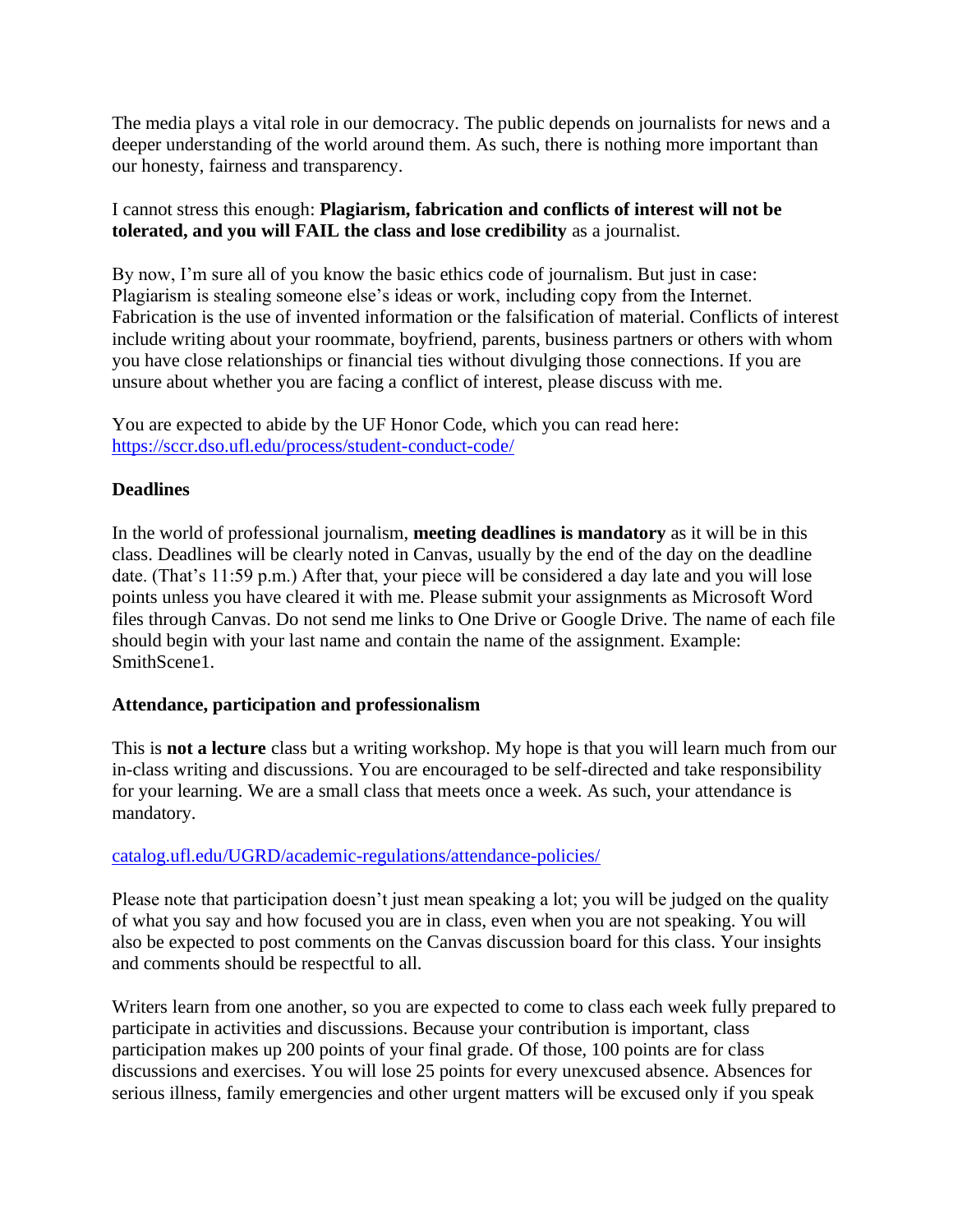with me before class begins. If you need to miss multiple classes, you will be required to provide appropriate documentation of the problem. You will still be responsible for submitting on time all assignments on their due dates and for material covered in class. Instructions for all assignments will be given in class so it's in your best interest to make it to class each week.

## **Communication**

Journalists are in the business of communication and you **must communicate** with me in this class. **You must check your UF email and Canvas** regularly for discussions and announcements.

If you are having problems with your assignments, you must email me immediately and not wait until class to discuss them. Good communication is extremely important, especially during the pandemic when we will not be able to meet in person. I am here to help you but cannot unless you let me know.

# **DIVERSITY AND INCLUSION**

Please take careful note of this section of the syllabus. These are principles that have always been extremely important to me and given the current climate in the United States, I believe them to be critical.

The UF Department of Journalism embraces a commitment toward an intellectual community enriched and enhanced by diversity along a number of dimensions. UF journalism courses are expected to help foster an understanding of the diversity of peoples and cultures and of the significance and impact of mass communications in a global society.

One of the topics we will be discussing in this class is how to report stories – **with empathy** - about people who are vastly different from you or people who have been underrepresented in every segment of society, including in the media. By that I mean not only differences in **race, ethnicity, gender or sexual orientation but also class, age, religion, nationality, disability, culture and other visible and non-visible differences.** I consider our differences to be a great asset and this class is intended to realize the greatest potential of that asset. You will be exposed to a diverse array of reading materials and speakers.

I will show the utmost respect for you, no matter your background or perspective, and I expect that you will do the same for me as well as your fellow students. I hope to foster a Zoom classroom environment in which you will feel free to voice your thoughts and opinions without fear, intimidation, embarrassment, or shame. Please let me know if you have any thoughts on how to improve inclusivity or if someone or something has made you feel uneasy.

Diversity in journalism is vital, as we have seen from issues that have surfaced over the last few months over police killings and the mass protests in American cities and towns. I expect you to engage in storytelling that is fair, complete and based on information gathered from diverse sources. That means conducting interviews that may feel uncomfortable or daunting even. But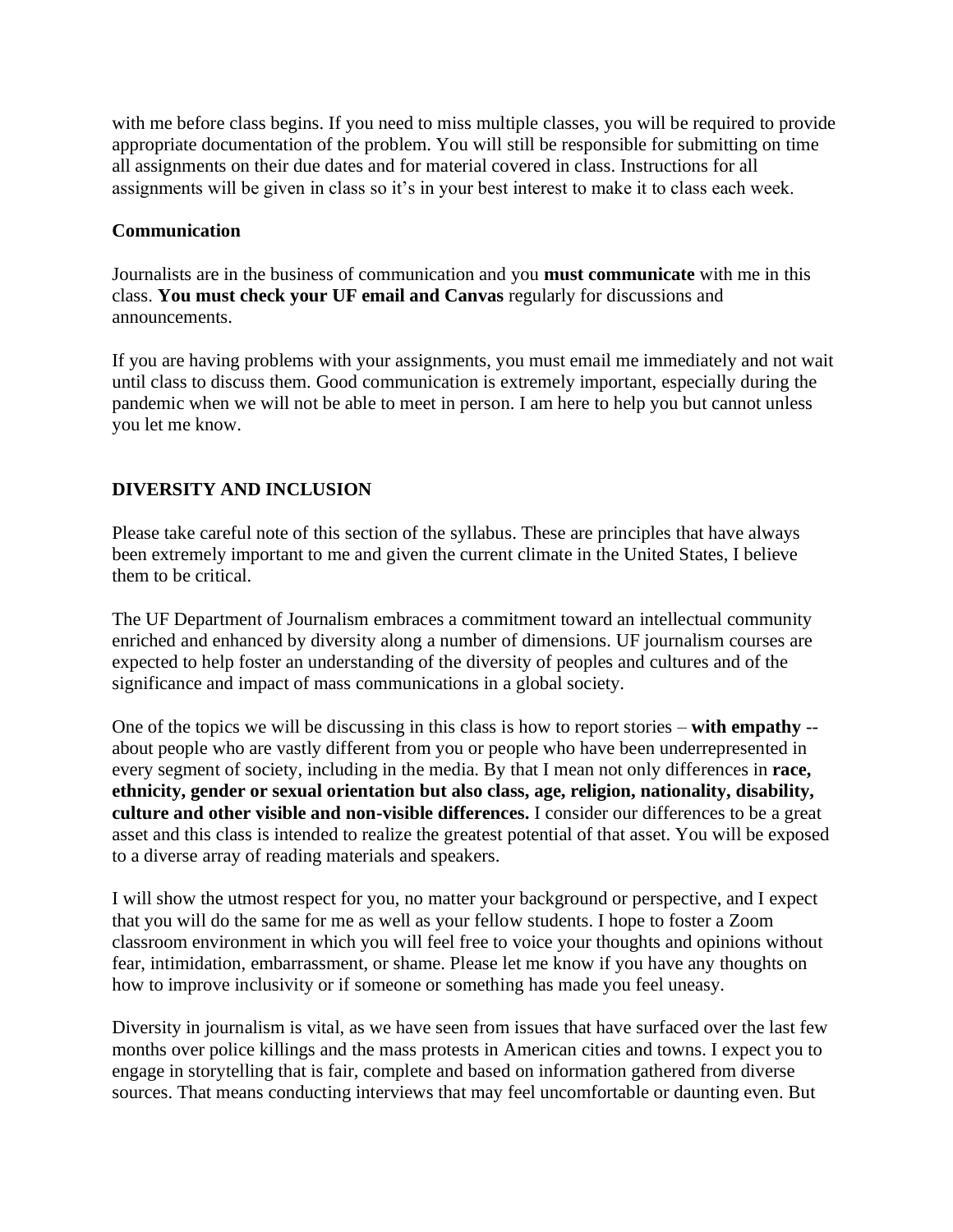that is a fundamental objective of this class and I hope you will lean on me and your classmates to help you navigate the reporting process.

# **GRADING POLICY**

I will make every effort to have each assignment graded and posted in a timely manner.

### **Assignments:**

#### **Long-form story: 500 points**

Here is the breakdown for the 500 points: Story outline and pitch: 50 points First draft: 150 points Final draft: 300 points

#### **Writing assignments: 200** points

Assignment 1: Write a narrative of a day that was especially difficult during the pandemic.

Assignment 2: Write a memoir of someone you know and bring them to life for your readers. Assignment 3: Go sit somewhere unfamiliar for 30 minutes. Observe. Then write a story. Use all five senses.

Assignment 4: Write a scene from your reported story. Peer review and then rewrite. Assignment 5: Writing a story from a photograph.

### **Reading response to** *One Day***: 100 points**

### **Class participation and Canvas discussions: 200 points**

### **Grading Scale**

| <b>Letter Grade</b> |             | % Equivalency GPA Equivalency |
|---------------------|-------------|-------------------------------|
| $\mathbf{A}$        | 93-100%     | 4.0                           |
| $A-$                | $90 - 92\%$ | 3.67                          |
| $B+$                | $87 - 89\%$ | 3.33                          |
| B                   | $83 - 86\%$ | 3.00                          |
| <b>B-</b>           | $80 - 82%$  | 2.67                          |
| $C+$                | $77 - 79\%$ | 2.33                          |
| $\mathbf C$         | $73 - 76%$  | 2.00                          |
| $C-$                | $70 - 72%$  | 1.67                          |
| $D+$                | $67 - 69\%$ | 1.33                          |
| D                   | $63 - 66\%$ | 1.00                          |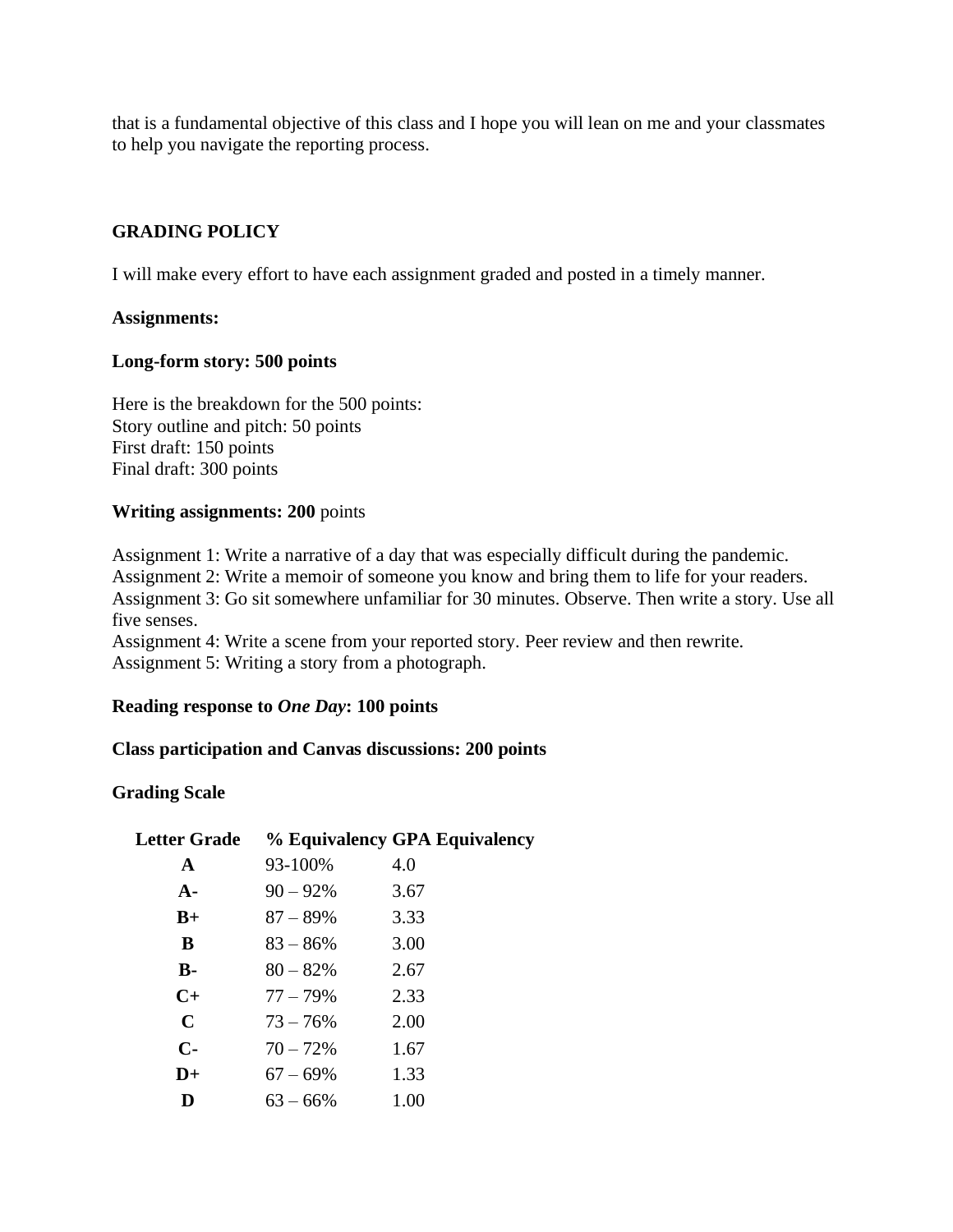|                                     |             | Letter Grade % Equivalency GPA Equivalency |
|-------------------------------------|-------------|--------------------------------------------|
| D-                                  | $60 - 62\%$ | -67                                        |
| <b>E, I, NG, S-U, WF</b> $0 - 59\%$ |             | 0.00                                       |

See the [current UF grading policies](https://catalog.ufl.edu/ugrad/current/regulations/info/grades.aspx) for more information.

## **ABOUT ME**

If you are an intrepid reporter, you will have Googled me by now. I began my career as a journalist in Tallahassee (home of that "other" university) and have been reporting and editing now for 38 years. I covered presidential elections, hurricanes, earthquakes and the Iraq War since its inception in 2003. On several trips, I was embedded with the U.S. Army and earned the moniker, Evil Reporter Chick -- affectionately, of course. My e-book, *Chaplain Turner's War* (2012, Agate Publishing) grew from a series of stories on an Army chaplain at war. I'm not a superhero but I was featured in Marvel Comics' "Civil War" series. Most recently, I was a senior writer at CNN. I began teaching at UF in 2018 and earlier this year, I was named the university's Undergraduate Teacher of the Year. I also teach in a low-residency MFA program in narrative media at the University of Georgia.

Most students at UF know me as Prof B. Those who have taken my class will tell you that I'm a narrative nonfiction junkie. I love good writing and am here to help you become better writers. I want you to reach out and ask for help. I will make myself available.

You can find me on:

**www. monibasu.com Twitter: @TheMoniBasu Instagram: @evilreporterchick** And my journalist **Facebook page:<https://bit.ly/2KCXScJ>** (I'm not doing the **TikTok thing,** though I have an account to see what you are up to.)

### **UF POLICIES**

### **University Policy on Accommodating Students with Disabilities**

Students with disabilities requesting accommodations should first register with the Disability Resource Center (352-392-8565, [www.dso.ufl.edu/drc](http://www.dso.ufl.edu/drc) ) by providing appropriate documentation. Once registered, students will receive an accommodation letter that must be presented to the instructor when requesting accommodation. Students with disabilities should follow this procedure as early as possible in the semester.

#### **University Policy on Academic Conduct**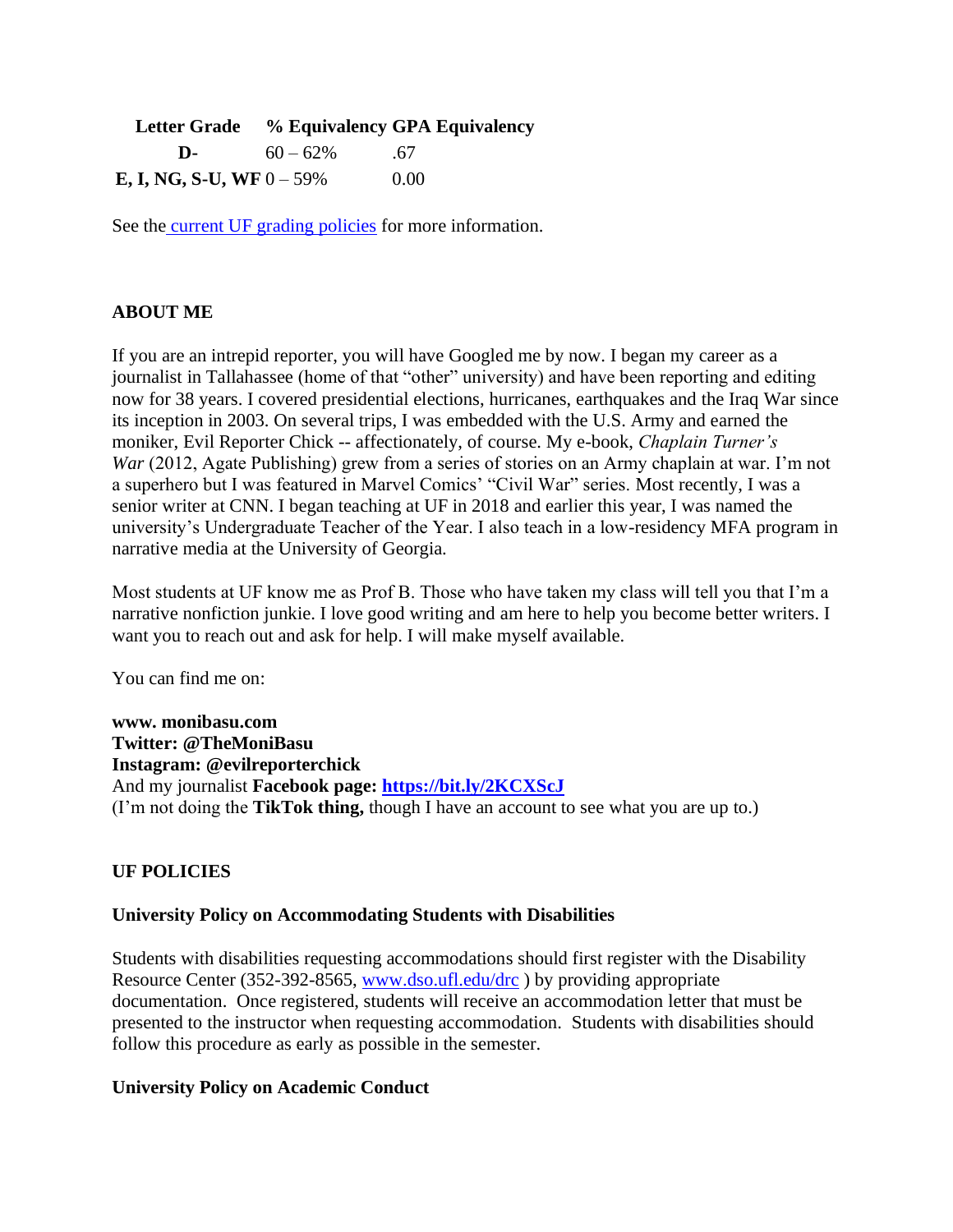UF students are bound by The Honor Pledge which states, "We, the members of the University of Florida community, pledge to hold ourselves and our peers to the highest standards of honesty and integrity by abiding by the Honor Code. On all work submitted for credit by students at the University of Florida, the following pledge is either required or implied: "On my honor, I have neither given nor received unauthorized aid in doing this assignment." The Honor Code [\(http://www.dso.ufl.edu/sccr/process/student-conduct-honor-code/\)](http://www.dso.ufl.edu/sccr/process/student-conduct-honor-code/) specifies a number of behaviors that are in violation of this code and the possible sanctions. Furthermore, you are obligated to report any condition that facilitates academic misconduct to appropriate personnel. If you have any questions or concerns, please consult with the instructor or TAs in this class.

# **Communication Courtesy**

All members of the class are expected to follow [rules of common courtesy](http://teach.ufl.edu/wp-content/uploads/2012/08/NetiquetteGuideforOnlineCourses.pdf) during, before and after class, in all email messages, threaded discussions, and chats.

# **GETTING HELP**

## **Technical difficulties:**

For issues with technical difficulties for Canvas, please contact the UF Help Desk at:

- [http://helpdesk.ufl.edu](http://helpdesk.ufl.edu/)
- (352) 392-HELP (4357)
- Walk-in: HUB 132

Any requests for make-ups due to technical issues should be accompanied by the ticket number received from the Help Desk when the problem was reported to them. The ticket number will document the time and date of the problem. You should e-mail your instructor within 24 hours of the technical difficulty if you wish to request a make-up.

### **Health and wellness**

- **U Matter, We Care**: If you or someone you know is in distress, please contact [umatter@ufl.edu,](mailto:umatter@ufl.edu) 352-392-1575, or visit [umatter.ufl.edu](http://umatter.ufl.edu/) to refer or report a concern and a team member will reach out to the student in distress.
- **Counseling and Wellness Center:** Visit [counseling.ufl.edu](http://counseling.ufl.edu/) or call 352-392-1575 for information on crisis services as well as non-crisis services.
- **Student Health Care Center:** Call 352-392-1161 for 24/7 information to help you find the care you need, or visit [shcc.ufl.edu.](http://shcc.ufl.edu/)
- **University Police Department**: Visit [police.ufl.edu](http://police.ufl.edu/) or call 352-392-1111 (or 9-1-1 for emergencies).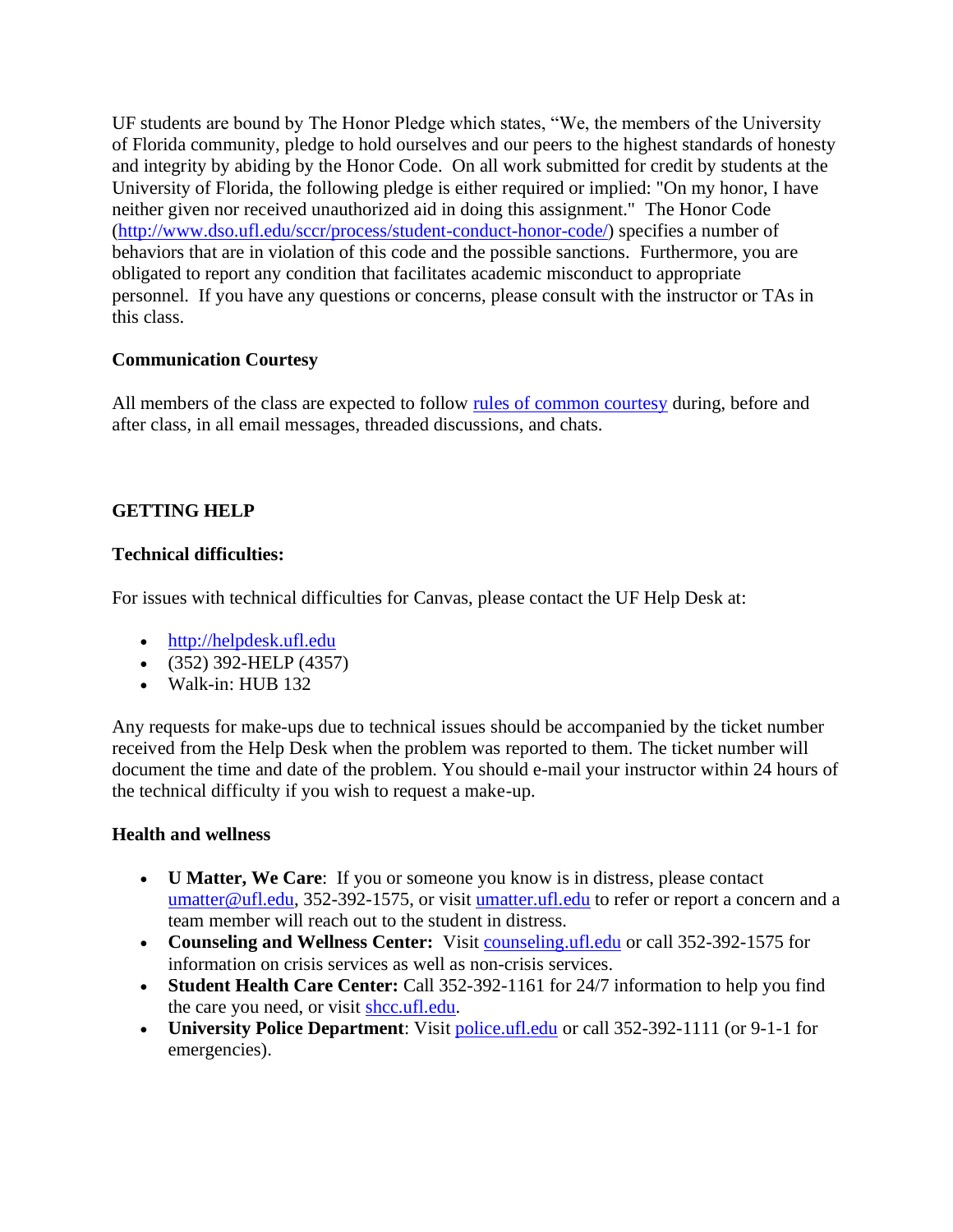• **UF Health Shands Emergency Room/Trauma Center:** For immediate medical care in Gainesville, call 352-733-0111 or go to the emergency room at 1515 SW Archer Road, Gainesville, FL 32608; [ufhealth.org/emergency-room-trauma-center.](http://ufhealth.org/emergency-room-trauma-center)

# **Academic and student support**

- **Career Connections Center:** 352-392-1601. Career assistance and counseling services [career.ufl.edu/.](http://career.ufl.edu/)
- **Library Support:** Various ways to receive assistance with respect to using the libraries or finding resources. [cms.uflib.ufl.edu/ask](http://cms.uflib.ufl.edu/ask)
- **Teaching Center:** 352-392-2010 General study skills and tutoring: [teachingcenter.ufl.edu/](http://teachingcenter.ufl.edu/)
- **Writing Studio:** 352-846-1138. Help brainstorming, formatting, and writing papers: [writing.ufl.edu/writing-studio/](http://writing.ufl.edu/writing-studio/)

# **COURSE EVALUATIONS**

Students are expected to provide professional and respectful feedback on the quality of instruction in this course by completing course evaluations online via GatorEvals. Guidance on how to give feedback in a professional and respectful manner is available at [https://gatorevals.aa.ufl.edu/students/.](https://gatorevals.aa.ufl.edu/students/) Students will be notified when the evaluation period opens, and can complete evaluations through the email they receive from GatorEvals, in their Canvas course menu under GatorEvals, or via [https://ufl.bluera.com/ufl/.](https://urldefense.proofpoint.com/v2/url?u=https-3A__ufl.bluera.com_ufl_&d=DwMFAg&c=sJ6xIWYx-zLMB3EPkvcnVg&r=y2HjEMjRMHJhfdvLrqJZlYczRsfp5e4TfQjHuc5rVHg&m=WXko6OK_Ha6T00ZVAsEaSh99qRXHOgMNFRywCoehRho&s=itVU46DDJjnIg4CW6efJOOLgPjdzsPvCghyfzJoFONs&e=) Summaries of course evaluation results are available to students at [https://gatorevals.aa.ufl.edu/public-results/.](https://gatorevals.aa.ufl.edu/public-results/)

# **TIPS FOR SUCCESS**

Here are some tips that will help you get the most of this course while taking full advantage of this format:

- Schedule "class times" for yourself. It is important to do the coursework on time each week. Schedule writing time for yourself when you can be relaxed and feeling "zen." You will receive a reduction in points for work that is turned in late!
- Read ALL of the material contained on this site. There is a lot of helpful information that can save you time and help you meet the objectives of the course.
- Print out the Course Schedule located in the Course Syllabus and check things off as you go.
- Ask for help or clarification of the material if you need it.
- Do not wait to ask questions! Waiting to ask a question might cause you to miss a due date.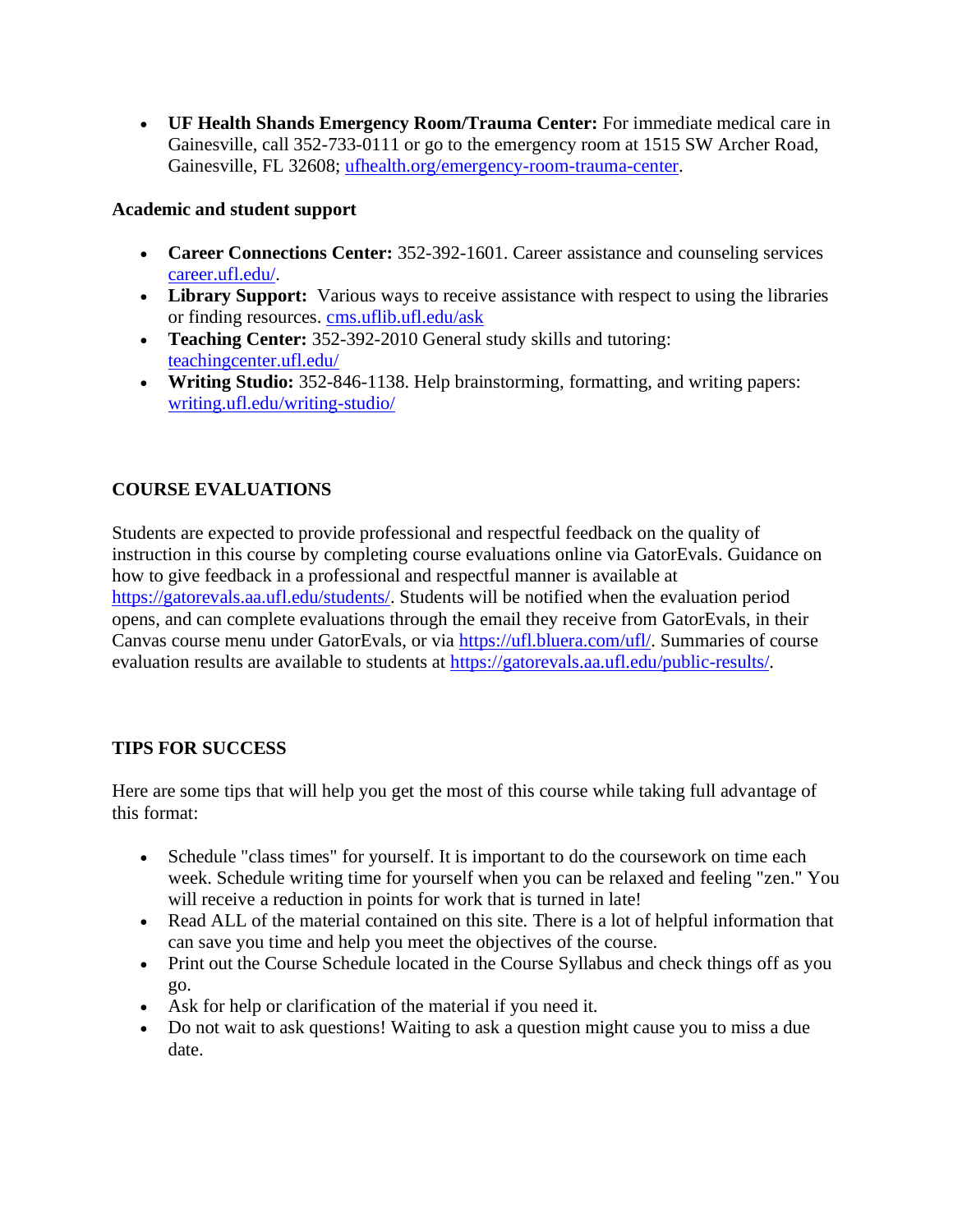- Do your work well before the due dates. Sometimes things happen. If your computer goes down when you are trying to submit an assignment, you'll need time to troubleshoot the problem.
- To be extra safe, back up your work to an external hard drive, thumb drive, or through a cloud service.

# **PRIVACY AND ACCESSIBILITY**

For information about the privacy policies of the tools used in this course, see the links below:

- Instructure (Canvas)
	- o [Privacy Policy](https://www.instructure.com/policies/privacy)
		- o [Accessibility](https://www.instructure.com/canvas/accessibility)
- Zoom
	- o [Privacy Policy](https://zoom.us/privacy)
	- o [Accessibility](https://zoom.us/accessibility)
- YouTube (Google)
	- o [Privacy Policy](https://policies.google.com/privacy)
	- o [Accessibility](https://support.google.com/youtube/answer/189278?hl=en)
- Microsoft
	- o [Privacy Policy](https://privacy.microsoft.com/en-us/privacystatement)
	- o [Accessibility](https://www.microsoft.com/en-us/accessibility/office?activetab=pivot_1%3aprimaryr2)
- Adobe
	- o [Privacy Policy](https://www.adobe.com/privacy/policy.html)
	- o [Accessibility](https://www.adobe.com/accessibility.html)

# **COVID-RELATED PRACTICES**

In response to COVID-19, the following policies and requirements are in place to maintain your learning environment and to enhance the safety of our in-classroom interactions.

- As per UF's decision, you are "encouraged" to wear approved face coverings at all times during class and within buildings. Following and enforcing these policies and requirements are all of our responsibility. Failure to do so will lead to a report to the Office of Student Conduct and Conflict Resolution.
- Sanitizing supplies are available in the classroom if you wish to wipe down your desks prior to sitting down and at the end of the class.
- Follow my guidance on how to enter and exit the classroom. Practice physical distancing to the extent possible when entering and exiting the classroom.
- If you are experiencing COVID-19 symptoms (guidance from the CDC on symptoms of [coronavirus\)](https://www.cdc.gov/coronavirus/2019-ncov/symptoms-testing/symptoms.html), please use the UF Health screening system and follow the instructions on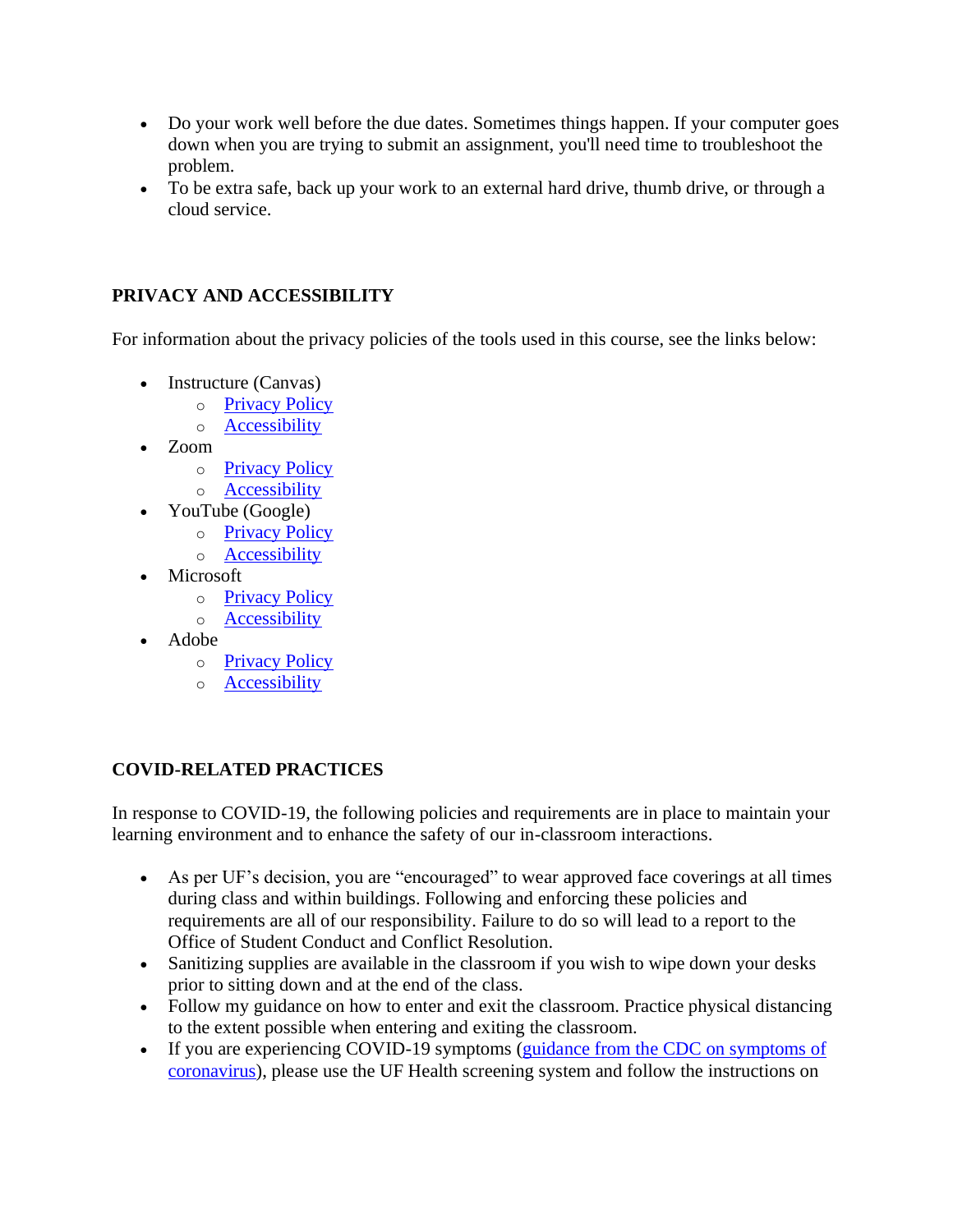whether you are able to attend class. Find more information in the UF Health guidance on [what to do if you have been exposed to or are experiencing Covid-19 symptoms.](https://coronavirus.ufhealth.org/screen-test-protect/covid-19-exposure-and-symptoms-who-do-i-call-if/)

# **SCHEDULE**

What follows is **AN ESTIMATION** of how we will proceed this semester and it is **subject to change** depending on guest speakers and other needs of the class.

### **Week 1, August 24**

Personal Introductions: The Real You.

**Discussion:** What is narrative? Course syllabus.

#### **Reading assignment:**

- Story and theme. Introduction, Chapters 1 and 9, *Storycraft*
- Introduction, The Day and Chapter 1, *One Day*

### **Week 2, August 30**

What is the story really about? Thinking like a storyteller. Generating strong ideas.

#### **Reading assignment:**

- **Point of view, voice and style. Chapters 3 and 4,** *Storycraft*
- Chapter 2, *One Day*

### **Week 3, September 7**

What is narrative? The difference between a feature stry and a narrative.

**Discussion:** Your story ideas.

## **Reading assignment:**

- Chapters 5 and 14, *Storycraft.*
- Chapters 3 and 4, *One Day*

**Due, Assignment 1:** Write a narrative of a day that was especially difficult during the pandemic.

### **Week 4, September 14**

Reporting for Narrative: Access, trust, immersion, building character and scene. In-class exercise using TV or movie characters

### **Reading assignment:**

- Reporting and ethics. Chapters 10 and 14, *Storycraft*
- $\mathbf{u}$ Chapters 5 and 6*, One Day*
- " "A Survivor's Life" by Eli Saslow, Washington Post. [https://www.washingtonpost.com/sf/national/2015/12/05/after-a-mass-shooting-a](https://www.washingtonpost.com/sf/national/2015/12/05/after-a-mass-shooting-a-survivors-life/)[survivors-life/](https://www.washingtonpost.com/sf/national/2015/12/05/after-a-mass-shooting-a-survivors-life/)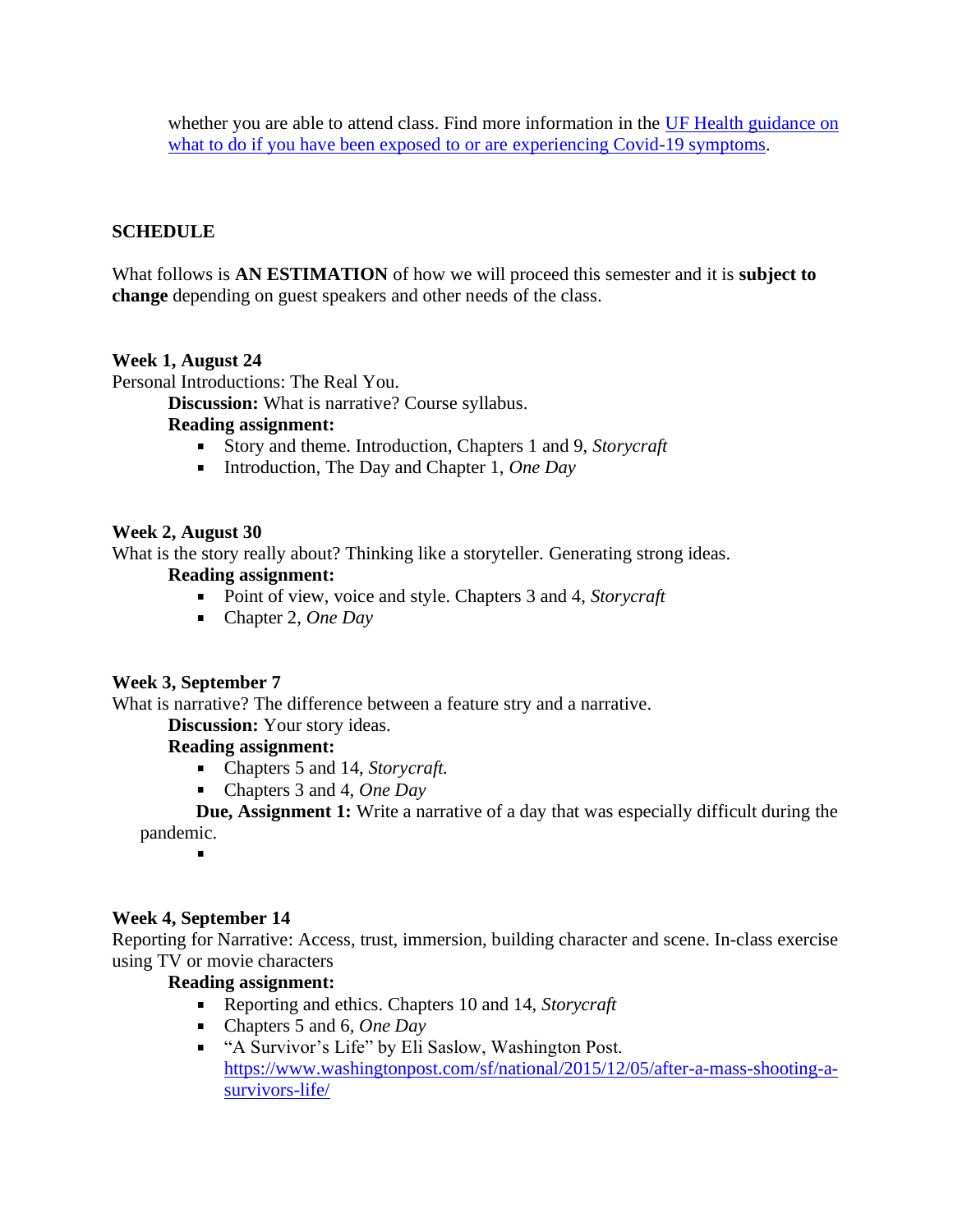## **Week 5, September 21**

Reporting and writing descriptive scenes. The pitfalls of reconstruction.

**Due:** Reporting plan for long-form story

# **Reading assignment:**

- Scene. Chapter 6, *Storycraft*
- Chapters 7 and 8, *One Day*
- " "Only one of their children survived Sandy Hook. Now school posed a new threat: The virus." [https://www.washingtonpost.com/graphics/2020/local/sandy](https://www.washingtonpost.com/graphics/2020/local/sandy-hook-survivors-covid-19-school/)[hook-survivors-covid-19-school/](https://www.washingtonpost.com/graphics/2020/local/sandy-hook-survivors-covid-19-school/)

### **Week 6, September 28 Guest speaker: TBD Reading assignment:**

- Narratives. Chapters 11, 12, 13, *Storycraft*
- Chapters 9 and 10*, One Day*

### **Week 7, October 5**

Observation and interviewing for narrative.

### **Reading assignment:**

- Action. Chapter 7, *Storycraft*
- Chapters 11 and 12, *One Day*

**Due, Assignment 2:** Write a memoir of someone you know and bring them to life for your readers.

### **Week 8, October 12**

How poetry can inform your writing. Guest speaker: documentary poet Pam Hart.

# **Reading assignment**:

Chapters 13 and 14, *One Day* Pam Hart readings TBD

### **Week 9, October 19**

Guest speaker: Jaweed Kaleem, national correspondent, Los Angeles Times

# **Reading assignment:**

Chapters 15, 16 and 17 *One Day* a. "Sikh drivers are transforming U.S. trucking. Take a ride along the Punjabi American highway," by Jaweed Kaleem. [https://www.latimes.com/nation/la-na](https://www.latimes.com/nation/la-na-col1-sikh-truckers-20190627-htmlstory.html)[col1-sikh-truckers-20190627-htmlstory.html](https://www.latimes.com/nation/la-na-col1-sikh-truckers-20190627-htmlstory.html)